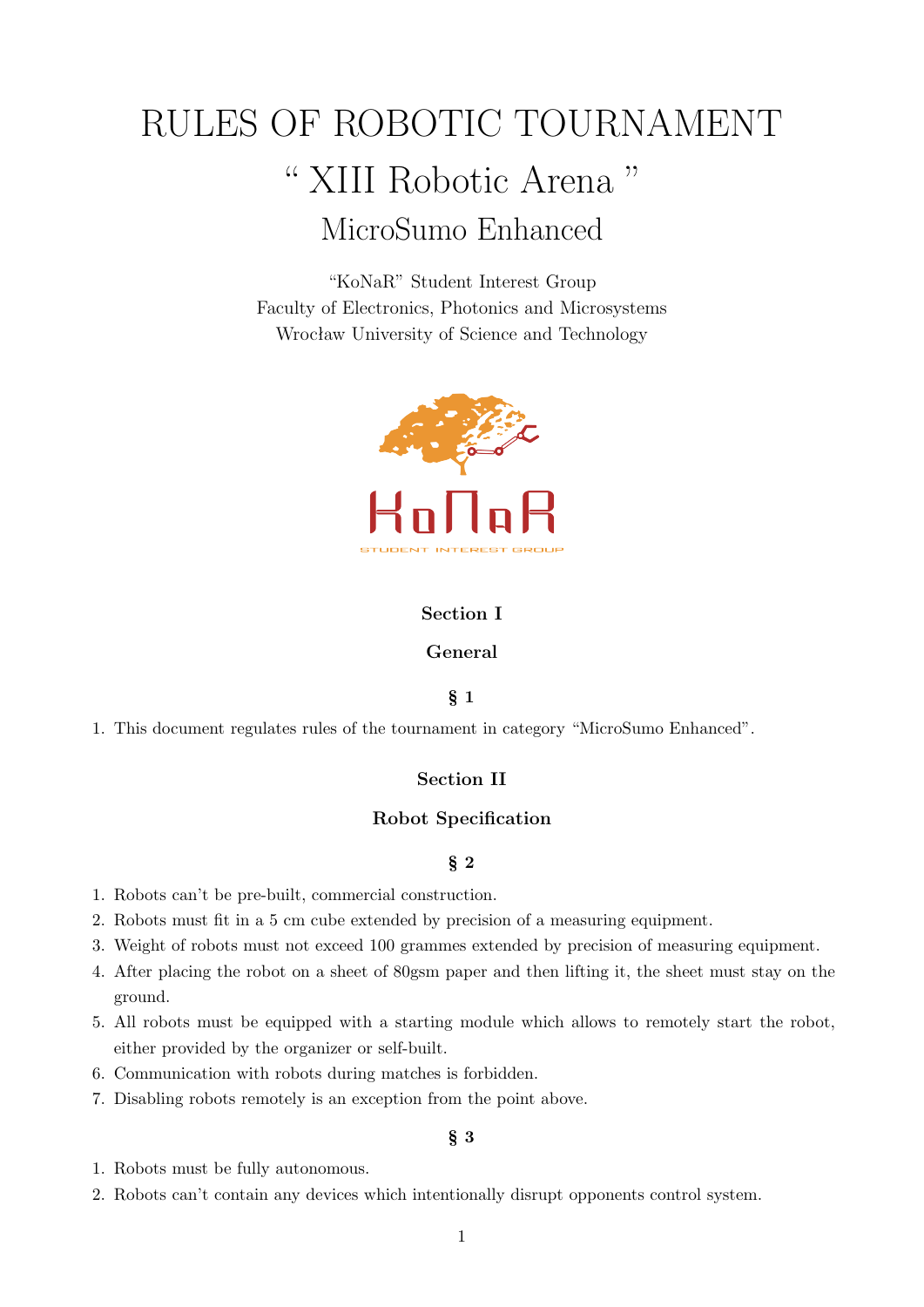- 3. Robots can't contain any parts (like blades and spikes) above the surface of dohyo, which purpose is to damage opponents sensors and/or PCBs.
- 4. Any parts that could damage the dohyo are not allowed.
- 5. A Robot can't consist of any parts that stick it to the dohyo, e.g. suckers, sticking elements, magnets, electromagnets.
- 6. Any flaming devices are not allowed.
- 7. Any pitching devices are not allowed.
- 8. Any devices that could emit gas, fluids or powder are not allowed.
- 9. Robots functionality cannot be dependent on varying environment during tournament, such as lighting (from dusk to bright reflectors), smoke, loud music or laser effects. The show may be lit by regular lightbulbs, halogens, energy saving lightbulbs, fluorescent lamps, LEDs and other lightsources common in households. Organizers have no control over street lighting near windows of the building. During the show it will be forbidden to use camera flashes and other intense light.

# **Section III**

## **Dohyo Specifications**

## § **4**

- 1. Sumo ring is called dohyo. The ring is circular in shape and has 77 cm in diameter.
- 2. Upper part of the ring is made of black coloured steel.
- 3. The border line is marked as a white circular ring of 2,5 cm width. The ring area extends to the outside edge of this circular line.
- 4. Referee decides if a particular ring is damaged enough to be replaced by a new one.
- 5. Dohyo exterior has at least 100 cm larger diameter than the ring itself.
- 6. Exterior area might be of any colour.
- 7. Exterior area might be of any material.
- 8. Exterior area will be free of any obstacles during the fights.
- 9. A band securing robots from going outside the exterior area will be not higher than surface of the dohyo and is an exception from the point above.

# **Section IV**

#### **Competition**

- 1. Competition will be conducted in two stages:
	- (a) elimination phase
	- (b) finals
- 2. In the elimination phase robots will play matches in groups one versus one in all of the combinations.
- 3. Size and number of groups, as well as number of places in group granted with promotion will be stated by the organisers after closing the registration and will depend on the number of registered robots
- 4. Robots promoted to finals phase will play matches as a single-elimination tournament.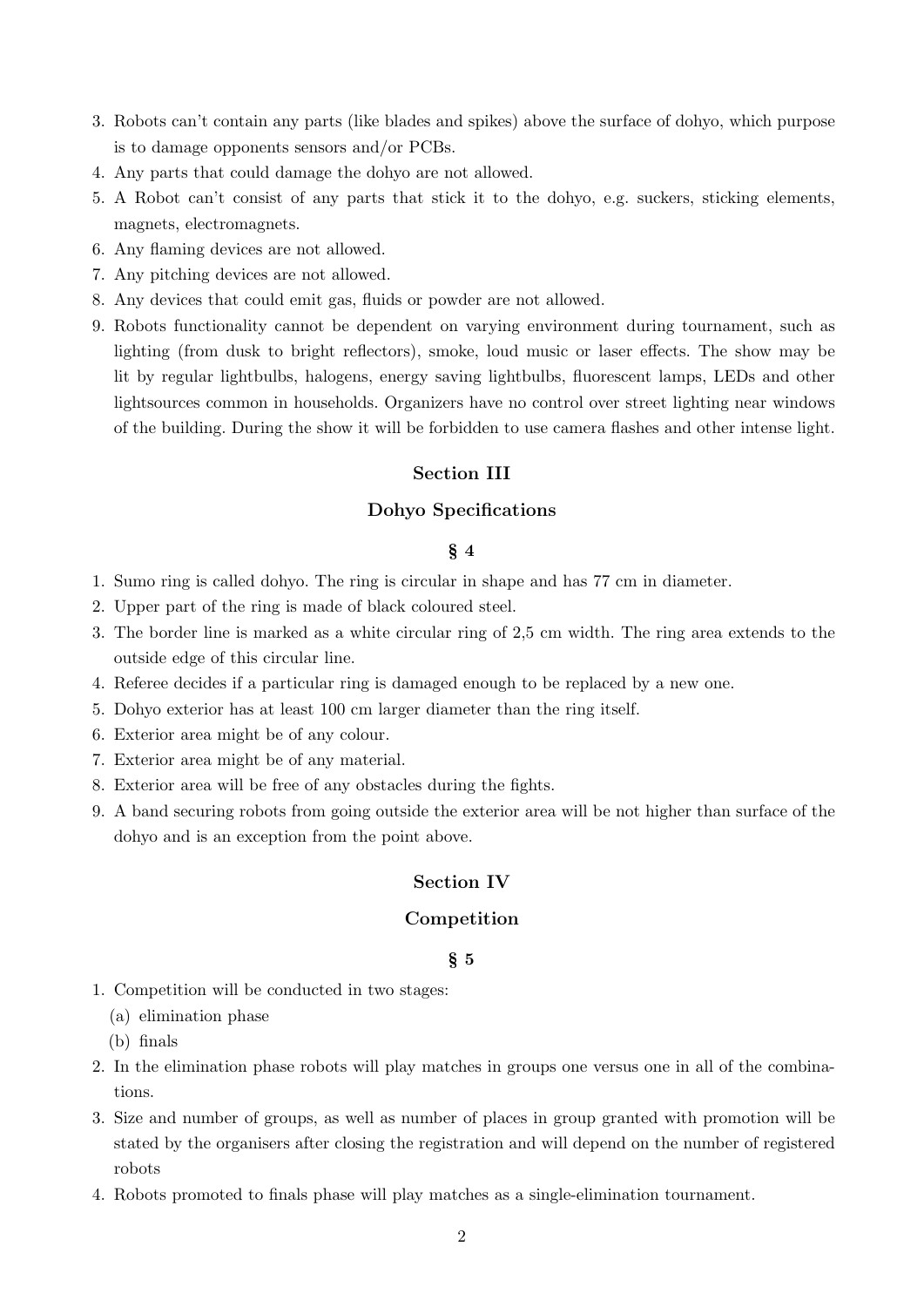5. Each phase results announcement will occur after finishing the phase.

#### § **6**

- 1. Matches will be held based on the schedule given by the referee.
- 2. If a robot does not show up for the match on scheduled time the contestant will be rushed by the referee.
- 3. If the robot will not show up for the match within 5 minutes after being rushed, it will lose by default.

# **Section V**

# **Winner Selection Rules**

# § **7**

- 1. Two robots take part in a match.
- 2. The match consists of maximum 3 encounters.

## § **8**

- 1. Yuko points (effective) are awarded in following situations:
	- (a) A robot pushes its opponent out of dohyo.
	- (b) The opponent leaves dohyo by its own.
	- (c) The opponent is disqualified or receives one penalty or more than one warning.
	- (d) Two Yusei points have been granted.
	- (e) One Yusei point has been granted and opponent received a warning.
- 2. A robot is considered to have left the dohyo, if any of its parts touches the exterior area.
- 3. Yusei points (advantage) are granted in a situation that opponent is stuck at the sideline and is not able to move away on its own.

- 1. Before beginning of the match contestants standing near the dohyo should bow before each other according to referee's instructions
- 2. Every module installed inside robots taking part in fights at the dohyo must be programmed in the way that it only reacts to the commands sent from the appropriate transmitter
- 3. After the programming procedure follows test start of the robots. It is necessary only at the beginning of the match or in a situation that a robot fought at a dohyo with a different identifier. The test start may also be conducted after contestant's request.
- 4. The part of dohyo in which the start of the round will take place is stated by throwing the pointer.
- 5. Before the start of each round the robots should be placed on the stated part of dohyo according to directions set by the pointer's arrows.
- 6. Based on a random draw the robots may be positioned facing each other with rear left or rear right corners.
- 7. Contestants have 120 seconds to place robot in the aforesaid part of dohyo.
- 8. The robots are started by the referee with IR remote controller. The beginning of the round occurs immediately after receiving:
	- (a) Start signal in case of using external modules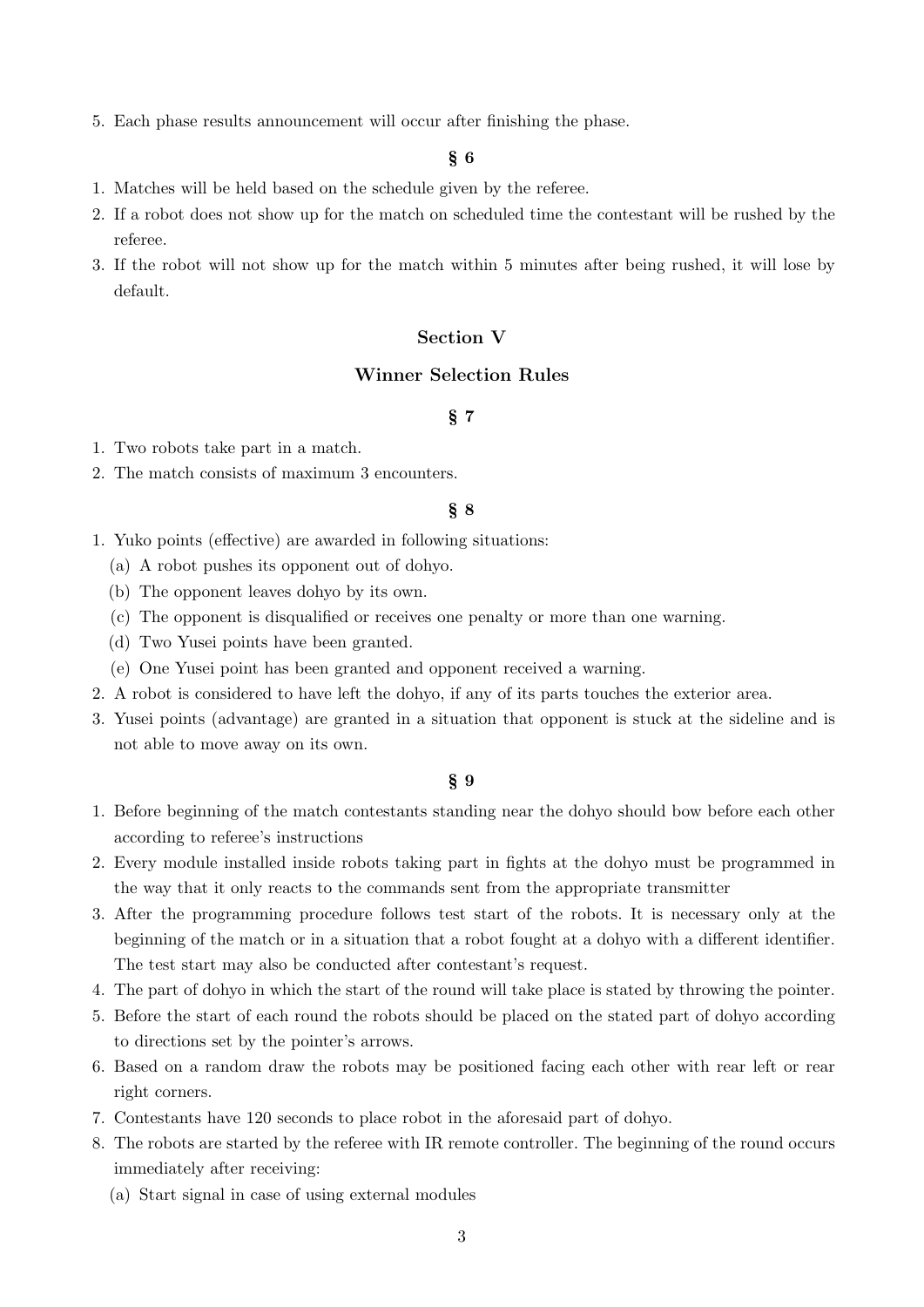(b) Start command in case the start module functionality was implemented internally.

- 9. Before the start of round robots cannot move or take any action resulting in taking advantage over their opponent (e.g. spreading ploughs, scanning surroundings etc.). During this time contestants are committed to leaving the outer area of the dohyo. The referee decides if this rule was violated.
- 10. In case of no reaction for the "start" command the round is repeated. If after three consecutive rounds the start will not occur, referee decides of further course of the match.

# § **10**

- 1. The robot that acquires two Yuko points first wins the match.
- 2. If neither of match participants aquires Yuko points or both have the same number, the winner is announced by the referee. However, if neither of the contestants had clear advantage and the winner can not be declared, additional three-minute round may be decreed.
- 3. A match ends when:
	- (a) One of participating robots acquires 2 Yuko points.
	- (b) The third round has already ended.
- 4. A round lasts for up to three minutes but ends when one of the contestants gets Yuko point.
- 5. After the end of a round, referee sends "Stop" signal to the robots. It is recommended to cut the power supply of motors either with program or hardware.
- 6. After the end of a match, contestants should remove their robots from dohyo and bow before each other.

#### § **11**

- 1. A round should be interrupted and restarted from the begining if one of the situations occurs:
	- (a) Both robots are clogged in the way that there is no possibility for them to take any action.
	- (b) Both robots touch the outer area of dohyo at the exact same moment.
	- (c) In any circumstance based on which the referee decides that the winner of the round can not be decided.
- 2. In case of restarting a round, making changes or fixing the robot is forbidden and the contestants must immediately place their robots in the position stated in paragraph 9, point 4. The exception from this situation is acceptance of the suspension request - paragraph 12, point 1.
- 3. If neither of the competing robots has won the restart, the referee may decree placing robots in the specific position at the dohyo and restart the round in within the time limit.

## § **12**

- 1. If a robot had an accident and is not able to continue the fight, the contestant may ask for round suspension.
- 2. The referee must take immediate actions to explain the situation and decide on the further course of the match.

- 1. In the elimination phase the victor is awarded with one point.
- 2. The classification in every group is stated based on (in case of the same number of points, next item is considered):
	- (a) Points in decreasing order.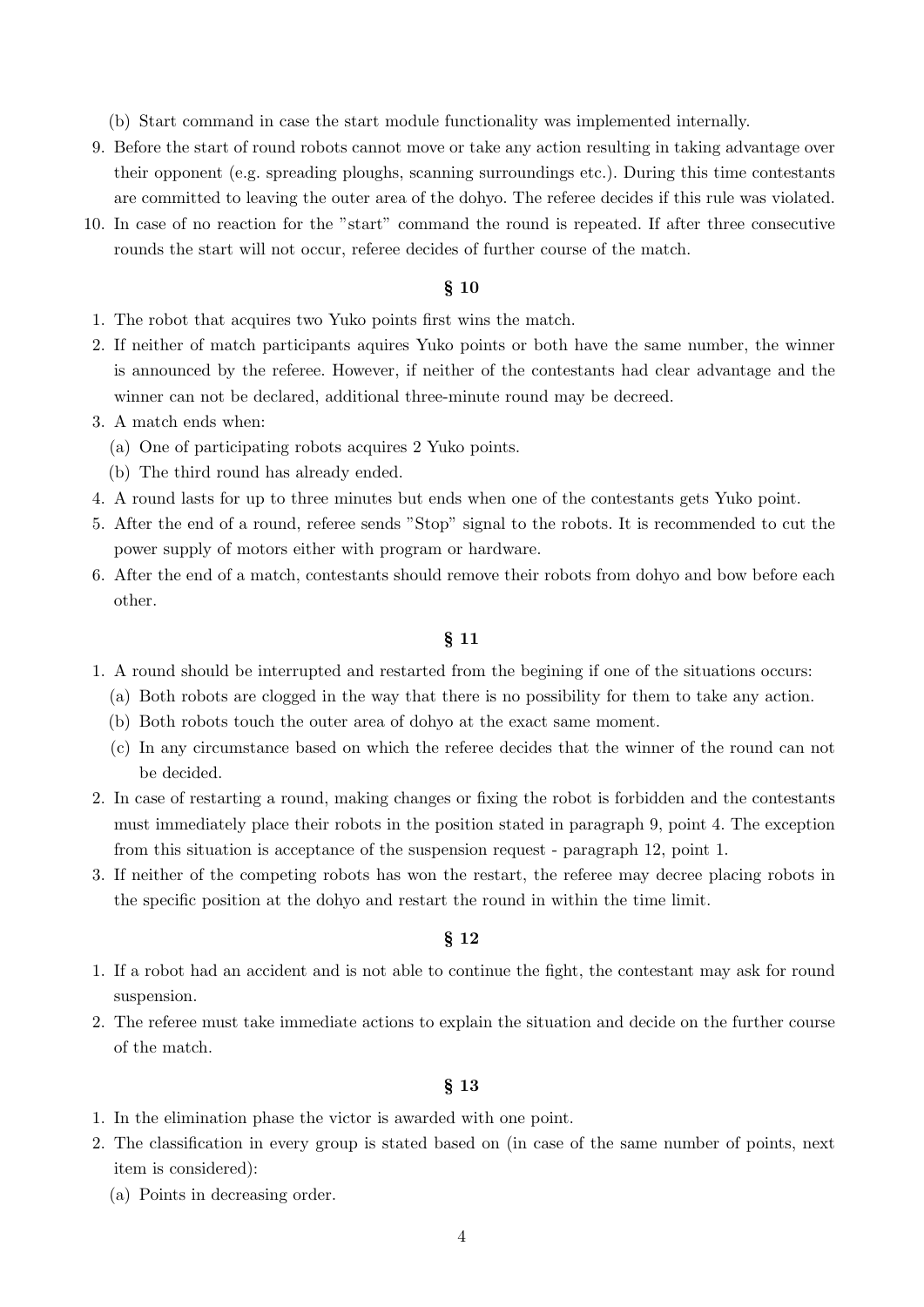- (b) The difference between won and lost matches in decreasing order.
- (c) Victories in decreasing order.
- (d) Result of a direct 1 vs 1 match.
- (e) Coin toss.
- 3. The referee may decree additional match between interested contestants instead of coin toss.
- 4. In the finals, match victory grants promotion to the next round.
- 5. The winner of the grand final becomes the winner of the competition.

## **Section VI**

#### **Violations and Penalties**

# § **14**

- 1. The contestant that takes any of following actions gets a warning:
	- (a) Enters the outer or inner area of dohyo before the referee announces the end of a round or a pause.
	- (b) Preparations for the match restart take more than 30 seconds.
	- (c) Takes any other action that is at odds with fair-play rules.
- 2. If a contestant gets two warnings, his opponent is awarded with one Yuko point.
- 3. Each of the following actions is considered a violation and in these situations the opponent or both robots get one Yuko point:
	- (a) Any part of a robot that weighs more than 60 grammes is separated from the robot.
	- (b) A robot stops at the dohyo for more than 15 seconds.
	- (c) A robot emits smoke.
	- (d) Both robots move but do not enter the physical contact with each other.

- 1. The consequence of fulfilling any of these contitions by a contestant is disqualification:
	- (a) The contestant behaves in unsportsmanlike manner or does not comply with fair-play rules (i.e. uses vulgar or offensive language or insults the opponent or the referee).
	- (b) The contestant damages opponents robot on purpose.
	- (c) The contestant indisposes others to play the match by intentionally damaging or defiling the dohyo.
	- (d) The contestant's robot due to malfunction is not able to fight in all the elimination phase matches.
	- (e) The contestant due to late arrival for elimination phase is not able to fight in all the elimination phase matches.
	- (f) The contestant's robot during a match is not compatible with the specification stated in paragraph 2.
- 2. If there is suspicion of incompatibility with the specification during a match, the referee is commited to interrupting the match and immediately take the measurement of the robot.
- 3. A new measurement ot a robot may also be taken at the request of opponent.
- 4. The new measurement is taken with tolerance extended by precision of measuring equipment.
- 5. The result of disqualification in the final phase is match loss.